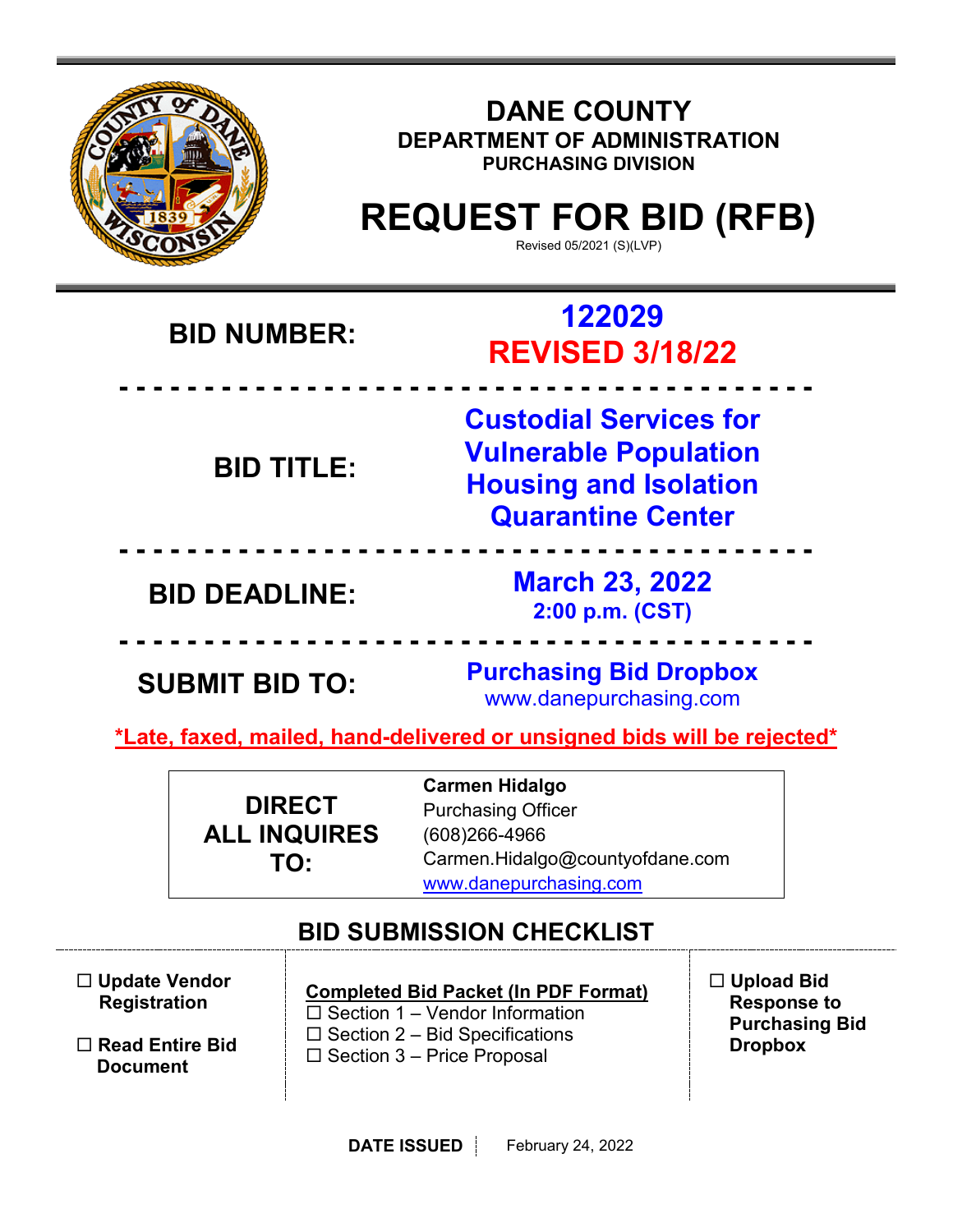## **VENDOR INFORMATION**

### **VENDOR NAME:**

| Vendor Information (address below will be used to confirm Local Vendor Preference) |                  |  |  |  |
|------------------------------------------------------------------------------------|------------------|--|--|--|
| <b>Address</b>                                                                     |                  |  |  |  |
| <b>City</b>                                                                        | County           |  |  |  |
| <b>State</b>                                                                       | $Zip+4$          |  |  |  |
| <b>Vendor Rep. Name</b>                                                            | <b>Telephone</b> |  |  |  |
| <b>Title</b>                                                                       |                  |  |  |  |
| <b>Email</b>                                                                       |                  |  |  |  |
| Dane County Vendor #                                                               |                  |  |  |  |

**Local Vendor Preference**<br>(*Reference General Guidelines #1.6*) **Locally Based & Owned Vendor Locally Operated Vendor Non-Locally Operated Vendor No Local Vendor Preference**

*(Reference General Guidelines #1.6)* **Local Content Vendor Preference Does Not Apply To This Bid** *(Reference General Guidelines #1.7)*

**Cooperative Purchasing** *(Reference General Guidelines #1.8)*

 $\Box$  I agree to furnish the commodities or services of this bid to municipalities and state agencies.

 $\Box$  I do not agree to furnish the commodities or services of this bid to municipalities and state agencies.

#### **Fair Labor Practice Certification** *(Reference General Guidelines #1.9)*

 Vendor has not been found by the National Labor Relations Board ("NLRB") or the Wisconsin Employment Relations Commission ("WERC") to have violated any statute or regulation regarding labor standards or relations in the seven years prior to the date this bid submission is signed.

 Vendor has been found by the National Labor Relations Board ("NLRB") or the Wisconsin Employment Relations Commission ("WERC") to have violated any statute or regulation regarding labor standards or relations in the seven years prior to the date this bid submission is signed.

| Addenda – we hereby acknowledge receipt, review and use of the following addenda, if applicable. |                                       |                    |                    |             |  |  |  |
|--------------------------------------------------------------------------------------------------|---------------------------------------|--------------------|--------------------|-------------|--|--|--|
|                                                                                                  | $\Box$ Addendum #1 $\Box$ Addendum #2 | $\Box$ Addendum #3 | $\Box$ Addendum #4 | $\Box$ None |  |  |  |

### **Signature Affidavit**

In signing this bid, we certify that we have not, either directly or indirectly, entered into any agreement or participated in any collusion or otherwise taken any action in restraint of free competition; that no attempt has been made to induce any other person or firm to submit or not to submit a bid; that this bid has been independently arrived at without collusion with any other bidder, competitor or potential competitor; that this bid has not been knowingly disclosed prior to the opening of bids to any other bidder or competitor; that the above statement is accurate under penalty of perjury.

The undersigned, submitting this bid, hereby agrees with all the terms, conditions, and specifications required by the County in this Request for Bid, and declares that the attached bid and pricing are in conformity therewith.

**Signature:** \_\_\_\_\_\_\_\_\_\_\_\_\_\_\_\_\_\_\_\_\_\_\_\_\_\_\_\_\_ **Title:** \_\_\_\_\_\_\_\_\_\_\_\_\_\_\_\_\_\_\_\_\_

| Title: |  |
|--------|--|
|        |  |

**Printed Name:** \_\_\_\_\_\_\_\_\_\_\_\_\_\_\_\_\_\_\_\_\_\_\_\_\_\_ **Date:** \_\_\_\_\_\_\_\_\_\_\_\_\_\_\_\_\_\_\_\_\_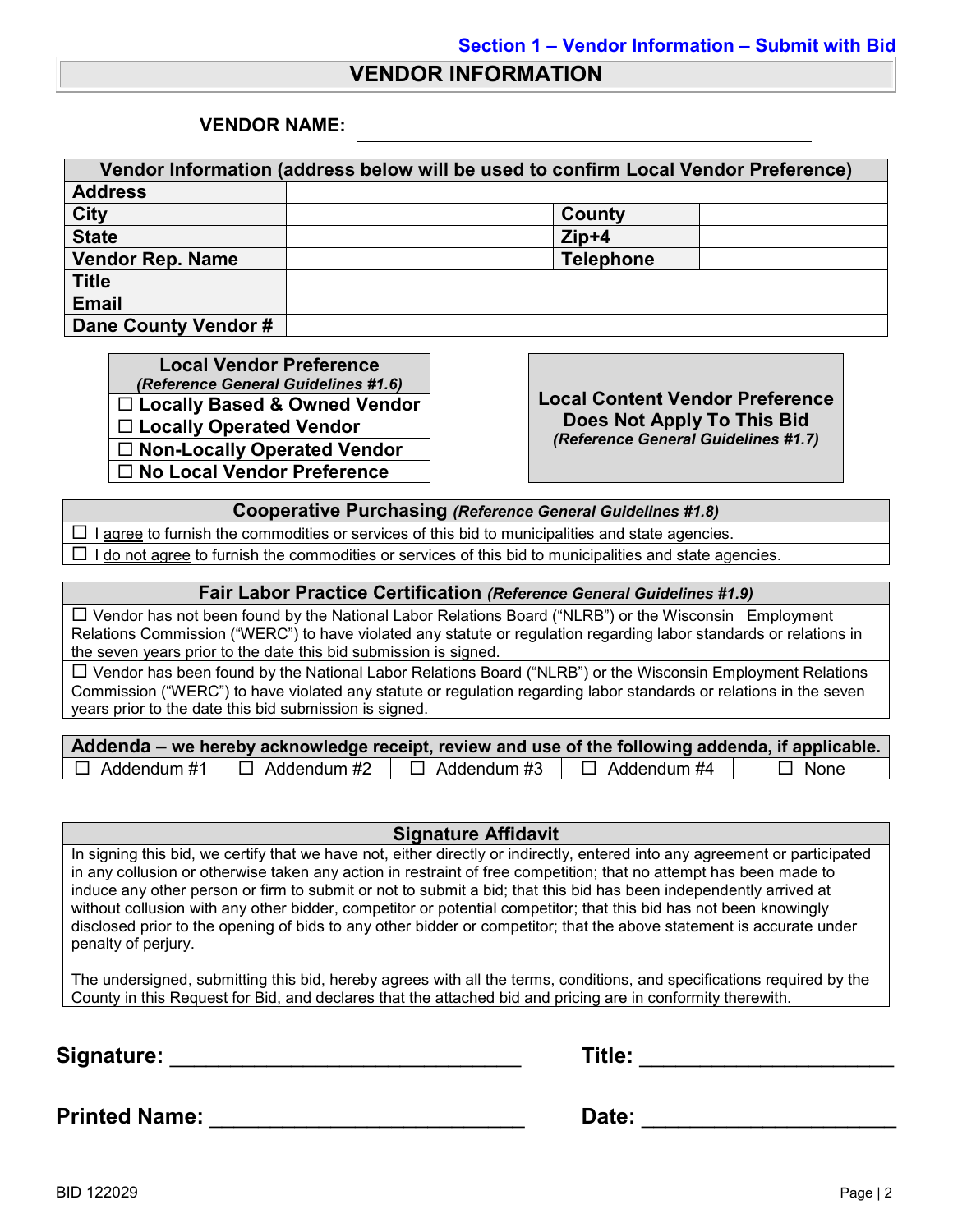# **BID AND SPECIFICATION OVERVIEW**

Dane County as represented by the Purchasing Division will accept bids for the purchase of specified item(s) as described within this document.

**Specification Compliance:** Bidder shall complete every space in the area provided with either a check mark to indicate the item being bid is exactly as specified **(Yes),** or deviates from bid specification **(No).** Any deviation from the minimum specifications stated herein must be identified in detail in the Specifications Deviations section of the bid and must include a description of how the proposed item(s) differ from the bid requirements, along with detailed justification for such deviation. Bidder shall include photos and schematics as necessary, for complete clarification.

The specifications below describe an acceptable product. Minor variations in specification may be accepted if, in the opinion of County staff, they do not adversely affect the quality, maintenance or performance of the item(s). Dane County reserves the right to accept or reject any and all bids, to waive informalities and to choose the bid that best meets the specifications and needs of the County.

**Term:** The contract shall be effective on the date indicated on the Dane County purchase order or the Dane County contract execution date and shall run for one year from that date with four optional oneyear renewals. This bid is for services funded by American Rescue Plan (ARP) dollars in response to the COVID-19 pandemic. As such, it is expected that the services will not be extended past 2022.

If applicable, any renewal terms are not automatic extensions. Vendor performance may be taken into consideration in the decision by the contracting agencies and the Purchasing Division to either continue this contract into each possible renewal term or to terminate and re-bid this contract.

Anticipated Start Date: March 28, 2022

## **Location of Services:**

- Quality Inn 1754 Thierer Road, Madison WI, Madison
- Madison Plaza Hotel 3841 E Washington Ave, Madison WI
- Rodeway Inn 4845 Hayes Road, Madison WI

**Scope of Services:** Different scenarios of cleaning will be required these include

- Standard Room Cleaning Preparing the room for a new guest. Services include but are not limited to dusting, wiping down all surfaces, vacuuming, trash removal and linen removal.
- Cluttered or Filth Cleaning Standard Room Cleaning plus removal of personal items, cleaning of hazardous and medical waste, carpet cleaning
- Clutter and Gross Filth Decontaminate & Disinfect Standard and Cluttered cleaning in addition to cleaning the after effects of a catastrophic event (ex: death)

Services will be required on an as-needed basis. Provider will work with County, County's partners, and County's other vendors to identify areas to clean, scope of cleaning needed, and to set a schedule that prioritizes returning the room back in service as quickly as possible.

**Required Documentation**: Pictures of the room/personal effects shall be submitted to the county at the time of invoicing.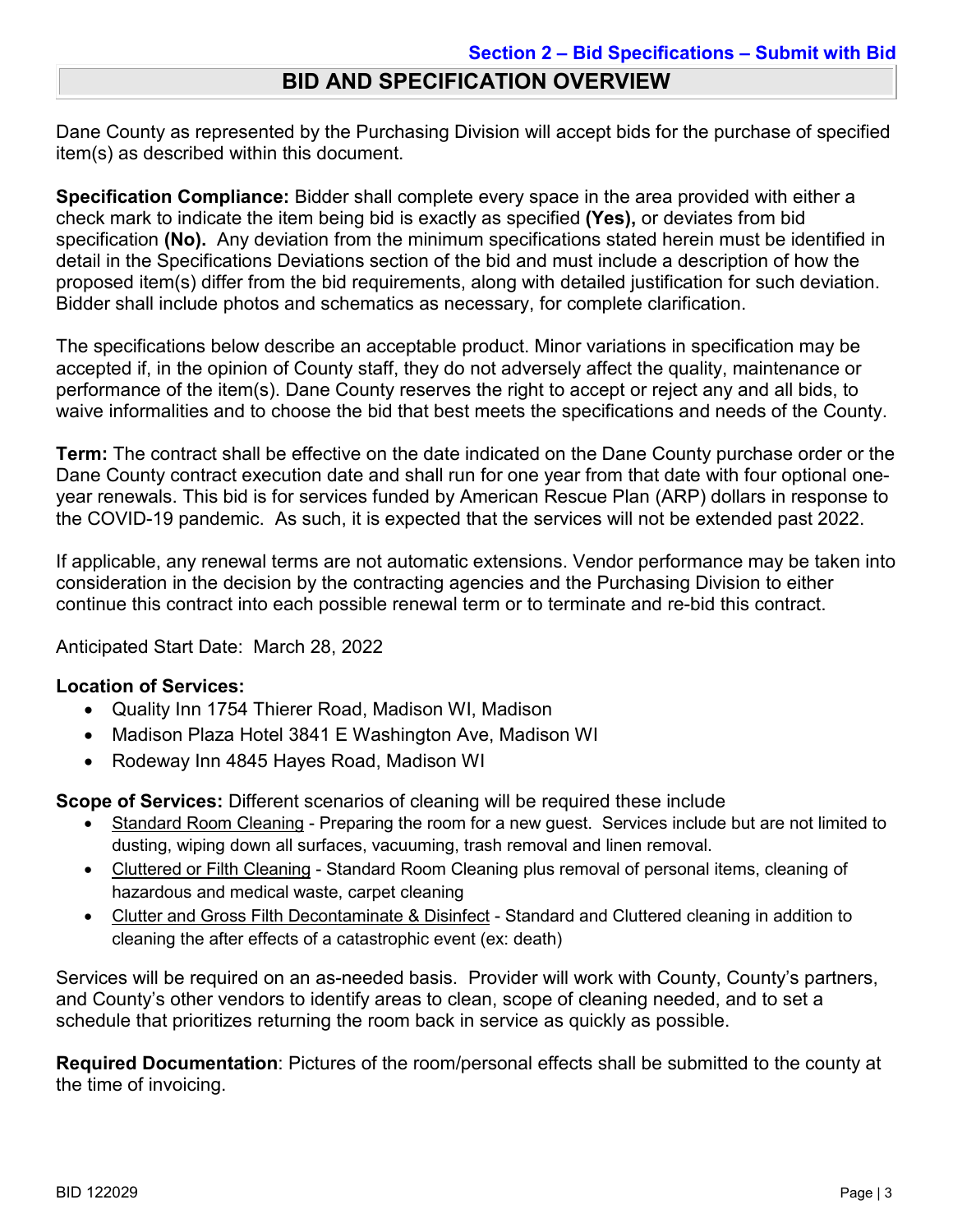# **BID SPECIFICATIONS Custodial Services for VPH and IQC**

| #              | <b>DESCRIPTION</b>                                                                                                                                                                                                                                                                                                                                                                                                                                                                                            | <b>SPEC COMPLIANCE</b> |              |
|----------------|---------------------------------------------------------------------------------------------------------------------------------------------------------------------------------------------------------------------------------------------------------------------------------------------------------------------------------------------------------------------------------------------------------------------------------------------------------------------------------------------------------------|------------------------|--------------|
| 1              | <b>General</b>                                                                                                                                                                                                                                                                                                                                                                                                                                                                                                |                        |              |
| $\mathbf 2$    | Minimum of 2 years of commercial cleaning service experience                                                                                                                                                                                                                                                                                                                                                                                                                                                  | $\Box$ YES             | $\square$ NO |
| 3              | Organizational capacity to complete all specifications listed within the<br>Scope of Services.                                                                                                                                                                                                                                                                                                                                                                                                                | $\Box$ YES             | $\square$ NO |
| 4              | All cleaning staff members must be trained in hazardous waste removal<br>which includes but is not limited to medical waste, drug paraphernalia, body<br>fluids, etc. All hazardous waste shall be removed in a safe and proper<br>manner.                                                                                                                                                                                                                                                                    | $\Box$ YES             | $\square$ NO |
| 5              | All work listed shall be performed in a thorough and professional manner<br>and in accordance with accepted industry methods and practices.                                                                                                                                                                                                                                                                                                                                                                   | $\Box$ YES             | $\square$ NO |
| 6              | All work shall be in strict compliance with all local and state codes,<br>ordinances, laws, and policies.                                                                                                                                                                                                                                                                                                                                                                                                     | $\Box$ YES             | $\square$ NO |
| $\overline{7}$ | The Provider shall provide an adequate number of competent, properly<br>trained personnel with sufficient supervision to provide the required<br>services at all times.                                                                                                                                                                                                                                                                                                                                       | $\Box$ YES             | $\square$ NO |
| 8              | The Provider shall provide all personnel with a complete set of<br>specifications and schedules to ensure all required services are completed.                                                                                                                                                                                                                                                                                                                                                                | $\square$ YES          | $\square$ NO |
| 9              | Any work found to be in any way defective or unsatisfactory shall be<br>corrected by the Provider at its own expense at the order of the County.<br>The County also reserves the right to contract out services not satisfactorily<br>completed and to purchase substitute services elsewhere. The County<br>reserves the right to charge the vendor with any or all costs incurred or<br>retain/deduct the amount of such costs incurred from any monies due or<br>which may become due under this contract. | $\Box$ YES             | $\square$ NO |
| 10             | Employees of the Provider shall wear proper identification at all times.                                                                                                                                                                                                                                                                                                                                                                                                                                      | $\Box$ YES             | $\square$ NO |
| 11             | Abandoned items must be discarded in an appropriate manner                                                                                                                                                                                                                                                                                                                                                                                                                                                    | $\Box$ YES             | $\square$ NO |
| 12             | Items of a confidential nature are to remain confidential and shredded to<br>ensure safety of identity                                                                                                                                                                                                                                                                                                                                                                                                        | $\Box$ YES             | $\square$ NO |
| 13             | <b>Equipment and Supplies</b>                                                                                                                                                                                                                                                                                                                                                                                                                                                                                 | <b>SPEC COMPLIANCE</b> |              |
| 14             | All tools and equipment and cleaning supplies shall be provided by the<br>provider                                                                                                                                                                                                                                                                                                                                                                                                                            | $\Box$ YES             | $\square$ NO |
| 15             | The Provider will make every effort to use environmentally friendly products                                                                                                                                                                                                                                                                                                                                                                                                                                  | $\Box$ YES             | $\square$ NO |
| 16             | All Personal Protective Equipment (PPE) shall be provided by the Provider<br>for custodial staff.                                                                                                                                                                                                                                                                                                                                                                                                             | $\Box$ YES             | $\square$ NO |
| 17             | <b>Quality Assurance Inspections</b>                                                                                                                                                                                                                                                                                                                                                                                                                                                                          | <b>SPEC COMPLIANCE</b> |              |
| 18             | The provider's on site supervisor shall conduct a monthly inspection and<br>evaluation of the facility with the designated Dane County staff member to<br>ensure compliance with the work required until the expiration of this<br>program                                                                                                                                                                                                                                                                    | $\Box$ YES             | $\square$ NO |
| 20             | <b>SPEC COMPLIANCE</b><br><b>Security, Clearance and Background Checks</b>                                                                                                                                                                                                                                                                                                                                                                                                                                    |                        |              |
| 21             | Provider shall be responsible for all keys issued to the Provider.                                                                                                                                                                                                                                                                                                                                                                                                                                            | $\Box$ YES             | $\square$ NO |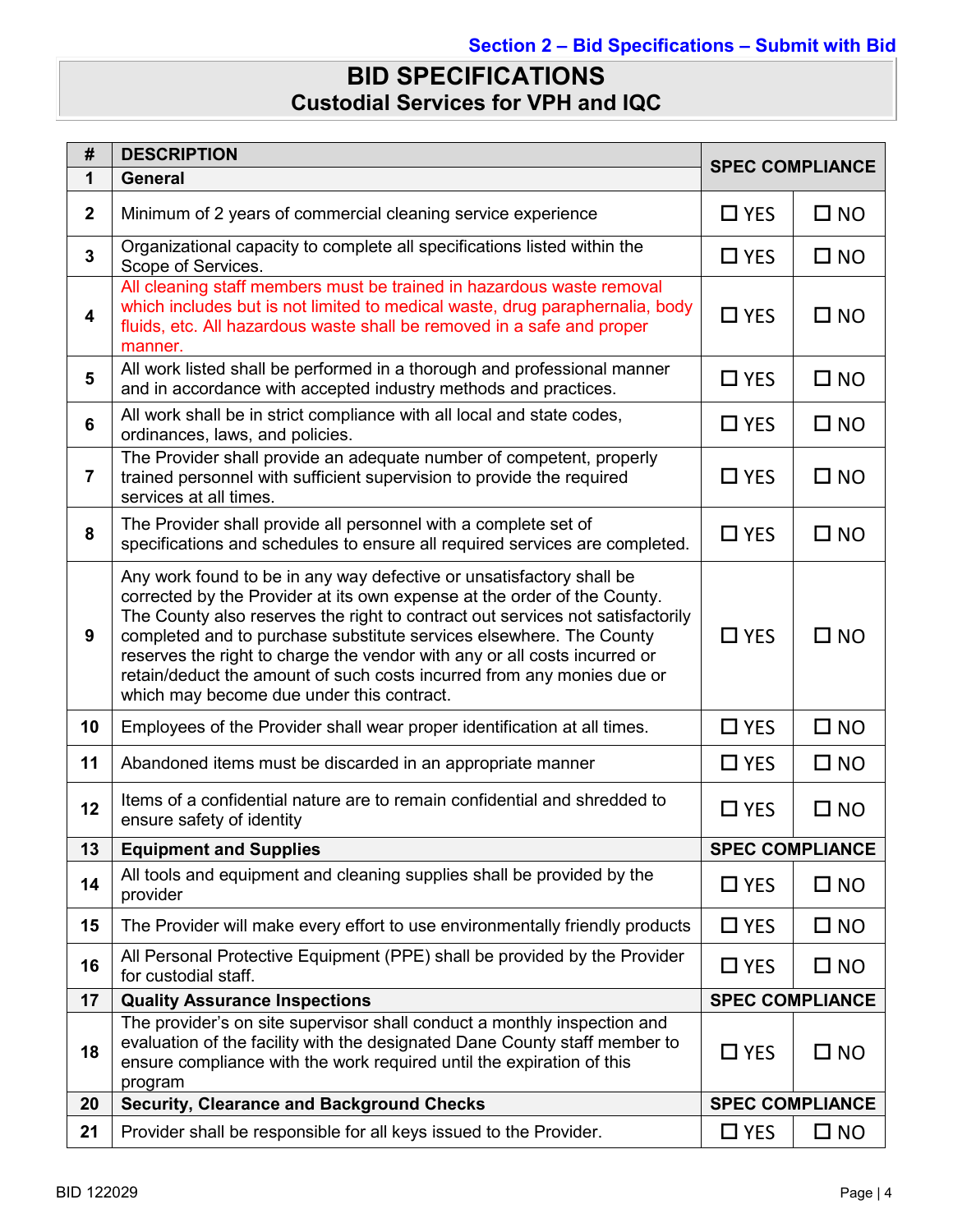## **Section 2 – Bid Specifications – Submit with Bid**

| 22 | Under no circumstances shall Provider's employees admit anyone to areas<br>controlled by a key in their possession.                                                                                                  | $\Box$ YES | $\square$ NO |
|----|----------------------------------------------------------------------------------------------------------------------------------------------------------------------------------------------------------------------|------------|--------------|
| 23 | All doors and windows shall be closed and locked upon completion of work<br>in the area.                                                                                                                             | $\Box$ YES | $\square$ NO |
| 24 | Provider shall not duplicate any keys for the premises and shall report any<br>lost keys to the Dane County contact person.                                                                                          | $\Box$ YES | $\square$ NO |
| 25 | Dane County will replace keys and re-key locks. Any costs incurred for the<br>replacement of keys or re-keying of locks necessitated by the Provider or<br>the Provider's employees will be charged to the Provider. | $\Box$ YES | $\square$ NO |
| 26 | Any person working under this contract whose employment or performance<br>is objectionable to the County, or who fails to obtain a security clearance,<br>shall be immediately transferred from the premises.        | $\Box$ YES | $\square$ NO |
| 27 | A request by the County to transfer an employee shall not constitute an<br>order to discipline or discharge the employee.                                                                                            | $\Box$ YES | $\square$ NO |
| 28 | Provider is responsible for ensuring that all personnel have successfully<br>passed background checks prior to working at these facilities.                                                                          | $\Box$ YES | $\square$ NO |
| 29 | Background checks for new personnel can be requested by the Provider at<br>any time and will require two weeks for processing.                                                                                       | $\Box$ YES | $\square$ NO |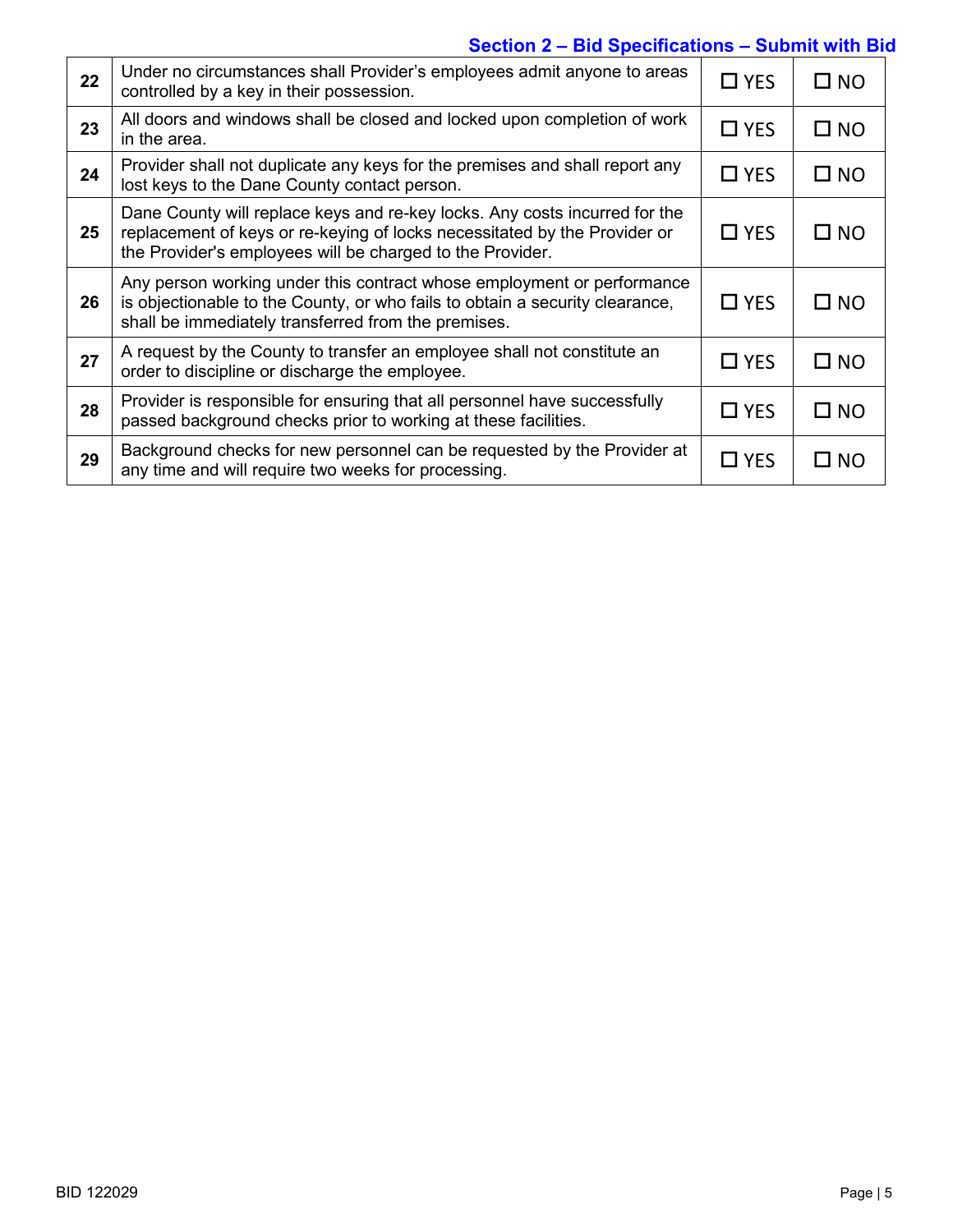# **BID SPECIFICATIONS**

| #               | <b>DESCRIPTION</b>                                                                                              |            | <b>SPEC</b>       |  |
|-----------------|-----------------------------------------------------------------------------------------------------------------|------------|-------------------|--|
| SP <sub>1</sub> | <b>At Room Turnover</b>                                                                                         |            | <b>COMPLIANCE</b> |  |
| SP <sub>2</sub> | Restore room to a safe living environment                                                                       |            | $\square$ NO      |  |
| SP <sub>3</sub> | Disinfect and sanitize surfaces                                                                                 | $\Box$ YES | $\square$ NO      |  |
| SP <sub>4</sub> | Vacuum room                                                                                                     | $\Box$ YES | $\square$ NO      |  |
| SP <sub>5</sub> | Spot clean carpets of spills.                                                                                   | $\Box$ YES | $\square$ NO      |  |
| SP <sub>6</sub> | Empty waste containers and remove trash to designated area. Recycle<br>trash as directed (no sorting of trash). | $\Box$ YES | $\square$ NO      |  |
| SP <sub>7</sub> | Install plastic liners as required.                                                                             | $\Box$ YES | $\square$ NO      |  |
| SP <sub>8</sub> | Leave furniture neat and organized.                                                                             | $\Box$ YES | $\square$ NO      |  |
| SP <sub>9</sub> | Secure doors as directed.                                                                                       | $\Box$ YES | $\square$ NO      |  |
| <b>SP 10</b>    | Leave written report on broken items or unusual occurrences.                                                    | $\Box$ YES | $\square$ NO      |  |
| <b>SP 11</b>    | Decontaminate and clean restrooms, including:                                                                   | $\Box$ YES | $\square$ NO      |  |
| <b>SP 12</b>    | -Clean and disinfect sinks, toilets, shower, hardware                                                           | $\Box$ YES | $\square$ NO      |  |
| <b>SP 13</b>    | -Clean counter and mirrors                                                                                      | $\Box$ YES | $\square$ NO      |  |
| <b>SP 14</b>    | -Spot clean walls, doors, light switches of smudges                                                             | $\Box$ YES | $\square$ NO      |  |
| <b>SP 15</b>    | -Empty and remove trash                                                                                         | $\Box$ YES | $\square$ NO      |  |
| <b>SP 16</b>    | Decontaminate Kitchen area including refrigerator and counters                                                  | $\Box$ YES | $\square$ NO      |  |
| <b>SP 17</b>    | Extract any odor                                                                                                | $\Box$ YES | $\square$ NO      |  |
| <b>SP 18</b>    | Disinfect high touch points                                                                                     | $\Box$ YES | $\square$ NO      |  |
| <b>SP 19</b>    | Wipe down furniture                                                                                             | $\Box$ YES | $\square$ NO      |  |
| <b>SP 20</b>    | Remove any and all hazardous waste in a safe and proper manner                                                  |            | $\square$ NO      |  |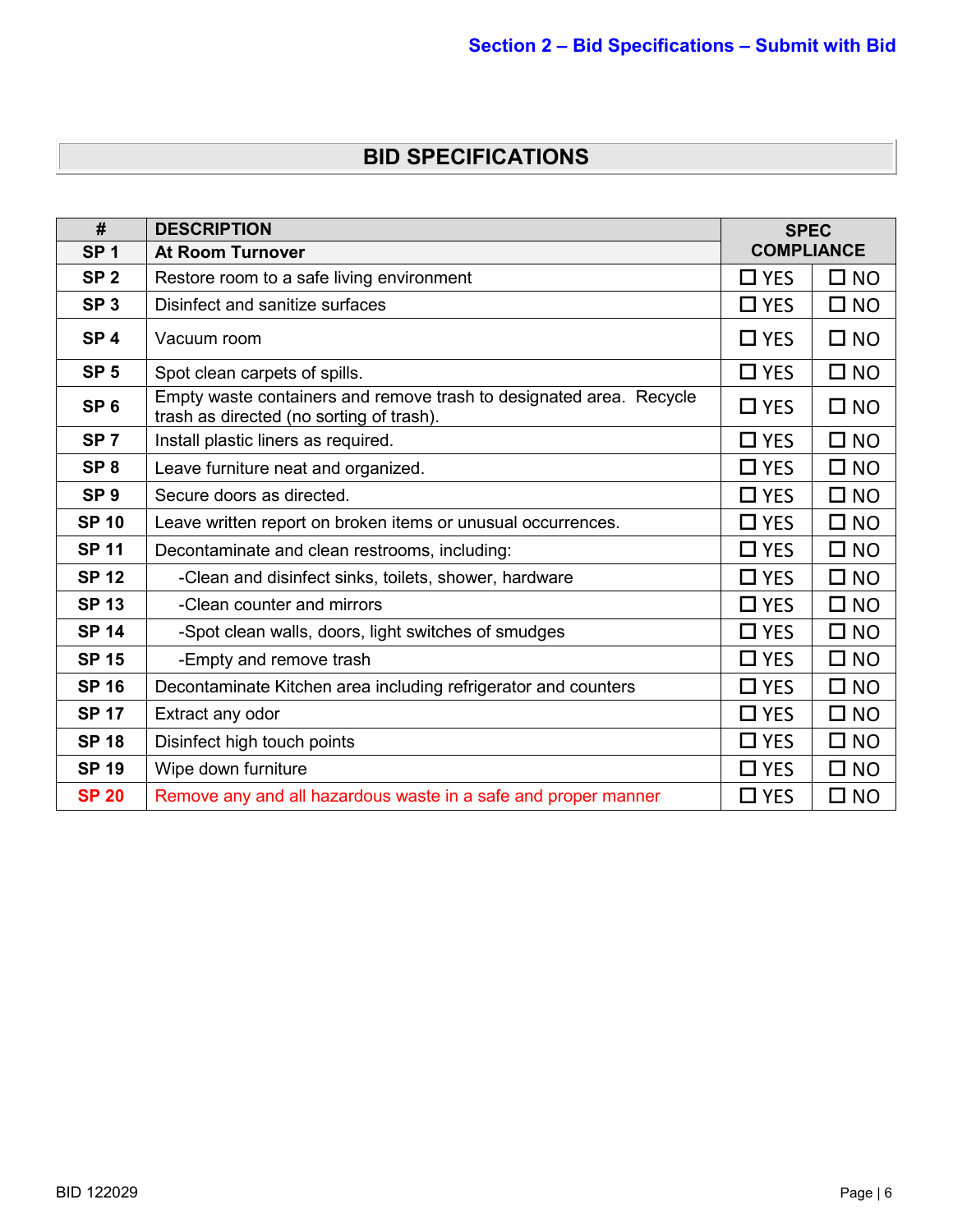# **SPECIFICATION DEVIATIONS**

| <b>Check One:</b><br>No deviations from bid specifications<br>$\Box$<br>$\Box$<br>Deviations from the bid specifications are present - see list below |  |                              |  |  |  |
|-------------------------------------------------------------------------------------------------------------------------------------------------------|--|------------------------------|--|--|--|
| Item $#$                                                                                                                                              |  | <b>Deviation Explanation</b> |  |  |  |
|                                                                                                                                                       |  |                              |  |  |  |
|                                                                                                                                                       |  |                              |  |  |  |
|                                                                                                                                                       |  |                              |  |  |  |
|                                                                                                                                                       |  |                              |  |  |  |
|                                                                                                                                                       |  |                              |  |  |  |
|                                                                                                                                                       |  |                              |  |  |  |
|                                                                                                                                                       |  |                              |  |  |  |
|                                                                                                                                                       |  |                              |  |  |  |
|                                                                                                                                                       |  |                              |  |  |  |
|                                                                                                                                                       |  |                              |  |  |  |
|                                                                                                                                                       |  |                              |  |  |  |
|                                                                                                                                                       |  |                              |  |  |  |
|                                                                                                                                                       |  |                              |  |  |  |
|                                                                                                                                                       |  |                              |  |  |  |
|                                                                                                                                                       |  |                              |  |  |  |
|                                                                                                                                                       |  |                              |  |  |  |